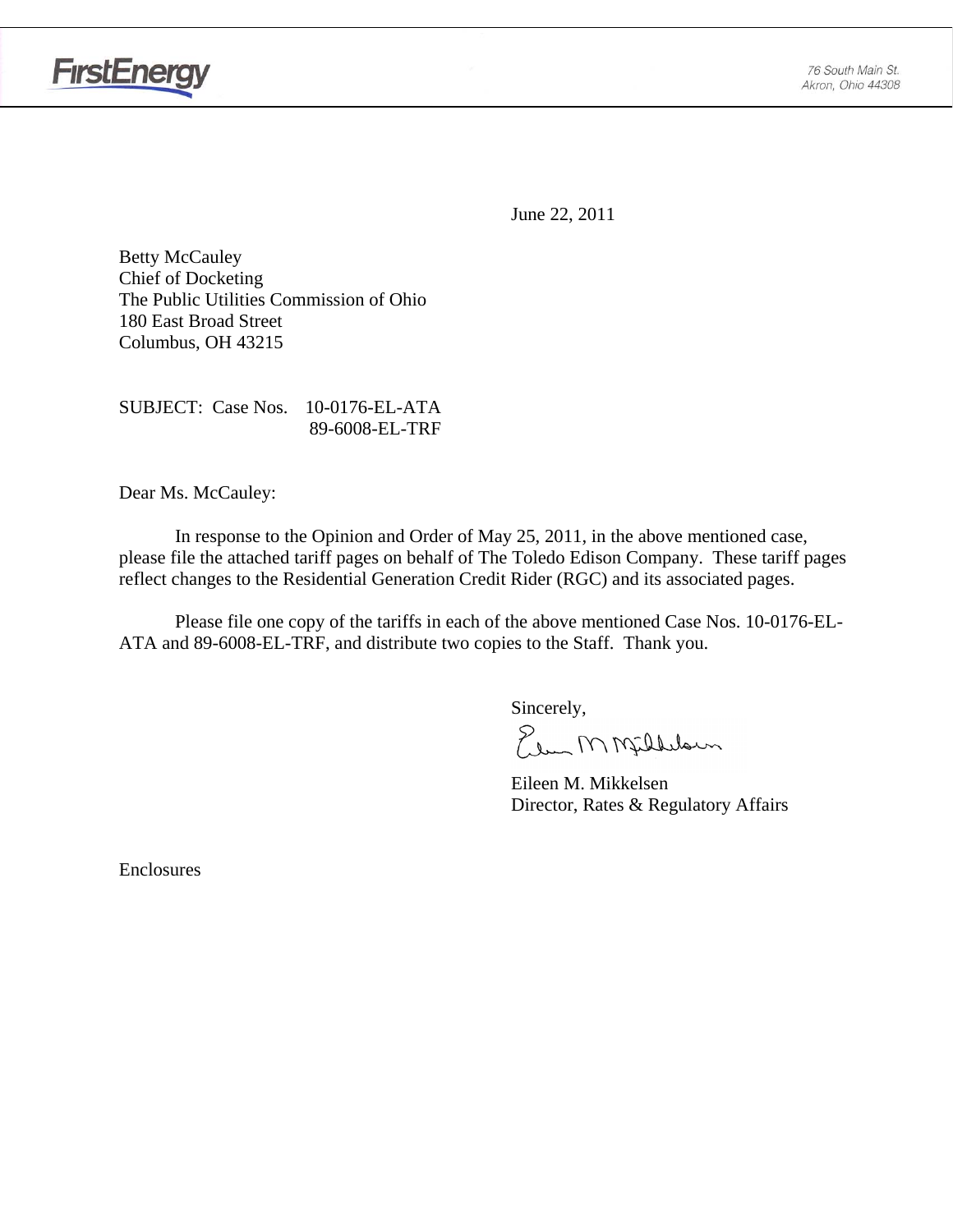#### **TABLE OF CONTENTS**

The following rates, rules and regulations for electric service are applicable throughout the Company's service territory except as noted.

|                                                      | <b>Sheet</b>   | <b>Effective</b><br><b>Date</b> |
|------------------------------------------------------|----------------|---------------------------------|
| <b>TABLE OF CONTENTS</b>                             | 1              | 09-01-11                        |
| <b>DEFINITION OF TERRITORY</b>                       | 3              | 01-23-09                        |
| <b>ELECTRIC SERVICE REGULATIONS</b>                  | $\overline{4}$ | 12-04-09                        |
| <b>ELECTRIC SERVICE SCHEDULES</b>                    |                |                                 |
| Residential Service (Rate "RS")                      | 10             | 01-23-09                        |
| General Service - Secondary (Rate "GS")              | 20             | 01-23-09                        |
| General Service - Primary (Rate "GP")                | 21             | 01-23-09                        |
| General Service - Subtransmission (Rate "GSU")       | 22             | 01-23-09                        |
| General Service - Transmission (Rate "GT")           | 23             | 01-23-09                        |
| <b>Street Lighting Provisions</b>                    | 30             | 01-23-09                        |
| Street Lighting (Rate "STL")                         | 31             | 06-01-09                        |
| Traffic Lighting (Rate "TRF")                        | 32             | 01-23-09                        |
| Private Outdoor Lighting (Rate "POL")                | 33             | 06-01-09                        |
| <b>MISCELLANEOUS CHARGES</b>                         | 75             | 01-23-09                        |
| <b>OTHER SERVICE</b>                                 |                |                                 |
| <b>Partial Service</b>                               | 52             | $01 - 01 - 06$                  |
| Residential Renewable Energy Credit Purchase Program | 60             | 10-01-09                        |
| <b>Cogeneration and Small Power Producer</b>         | 70             | $01 - 01 - 03$                  |
| <b>Interconnection Tariff</b>                        | 76             | $01 - 01 - 09$                  |
| <b>PIPP Customer Discount</b>                        | 80             | 06-01-11                        |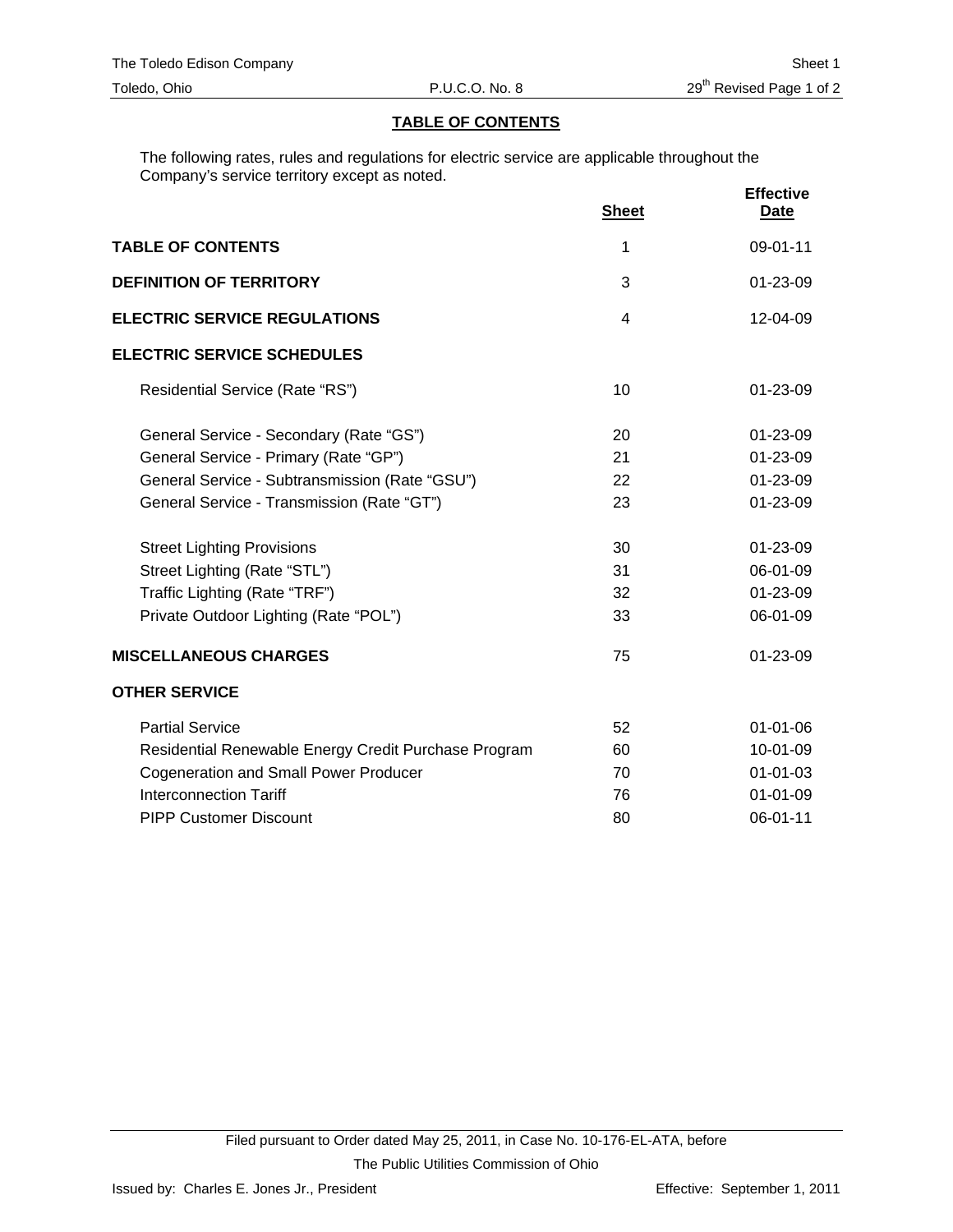## **TABLE OF CONTENTS**

| <b>RIDERS</b>                                          | <b>Sheet</b> | <b>Effective</b><br>Date |
|--------------------------------------------------------|--------------|--------------------------|
| Summary                                                | 80           | 06-01-11                 |
| <b>Residential Distribution Credit</b>                 | 81           | $05 - 21 - 10$           |
| <b>Transmission and Ancillary Services</b>             | 83           | 09-10-10                 |
| <b>Alternative Energy Resource</b>                     | 84           | 04-01-11                 |
| <b>School Distribution Credit</b>                      | 85           | 06-01-09                 |
| <b>Business Distribution Credit</b>                    | 86           | 01-23-09                 |
| <b>Hospital Net Energy Metering</b>                    | 87           | 10-27-09                 |
| Economic Development (4a)                              | 88           | 01-23-09                 |
| <b>Universal Service</b>                               | 90           | 12-22-10                 |
| State kWh Tax                                          | 92           | 01-23-09                 |
| Net Energy Metering                                    | 93           | 10-27-09                 |
| Delta Revenue Recovery                                 | 96           | 04-01-11                 |
| Demand Side Management                                 | 97           | $01 - 01 - 11$           |
| Reasonable Arrangement                                 | 98           | 06-01-09                 |
| <b>Distribution Uncollectible</b>                      | 99           | $04 - 01 - 11$           |
| Economic Load Response Program                         | 101          | 06-01-11                 |
| Optional Load Response Program                         | 102          | 06-01-11                 |
| <b>Generation Cost Reconciliation</b>                  | 103          | 06-01-11                 |
| Fuel                                                   | 105          | 12-14-09                 |
| Advanced Metering Infrastructure / Modern Grid         | 106          | 06-01-11                 |
| Line Extension Cost Recovery                           | 107          | 06-01-09                 |
| <b>Delivery Service Improvement</b>                    | 108          | 04-01-09                 |
| <b>PIPP Uncollectible</b>                              | 109          | $04 - 01 - 11$           |
| Non-Distribution Uncollectible                         | 110          | 04-01-11                 |
| <b>Experimental Real Time Pricing</b>                  | 111          | 06-01-11                 |
| <b>Experimental Critical Peak Pricing</b>              | 113          | 06-01-11                 |
| <b>Generation Service</b>                              | 114          | 06-01-11                 |
| Demand Side Management and Energy Efficiency           | 115          | 06-01-11                 |
| <b>Economic Development</b>                            | 116          | 06-01-11                 |
| <b>Deferred Generation Cost Recovery</b>               | 117          | 06-01-09                 |
| Deferred Fuel Cost Recovery                            | 118          | $01 - 01 - 11$           |
| Non-Market-Based Services                              | 119          | 06-01-11                 |
| <b>Residential Deferred Distribution Cost Recovery</b> | 120          | 02-01-11                 |
| Non-Residential Deferred Distribution Cost Recovery    | 121          | $02 - 01 - 11$           |
| <b>Residential Generation Credit</b>                   | 123          | 09-01-11                 |
| <b>Delivery Capital Recovery</b>                       | 124          | $01 - 01 - 12$           |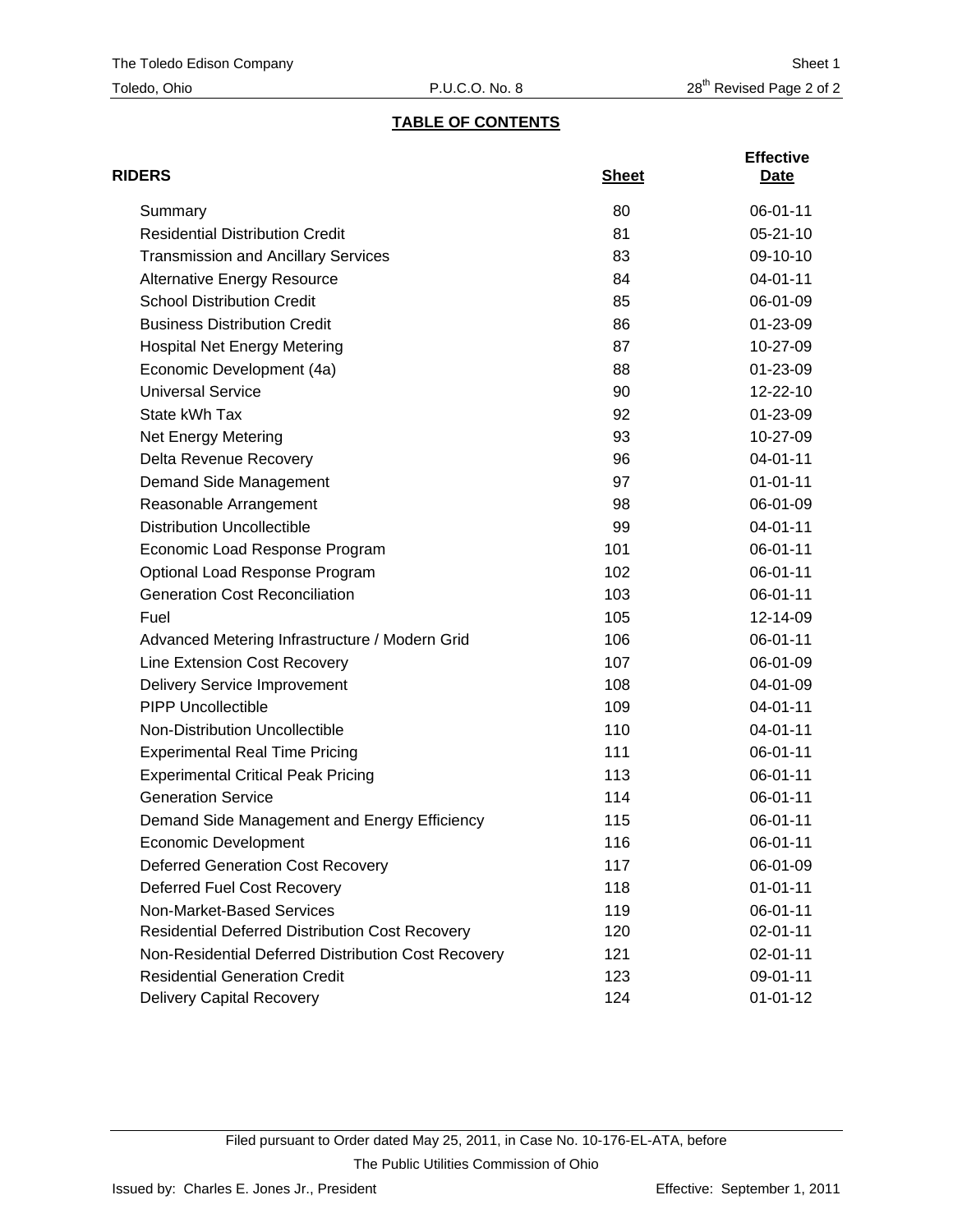#### **RIDER RGC Residential Generation Credit Rider**

#### **APPLICABILITY:**

Applicable to any customer taking service under Rate Schedule RS who took service from the Company under one of the following rate schedules as of January 1, 2007, or any subsequent customer at that same service address, who continues to comply with the requirements of the previously applicable rate schedule set forth below, and who uses electricity as their primary or sole source of heat at that address:

### **RGC1**

| Residential Rate "R-02" (Add-On Heat Pump)                 | Original Sheet No. 11 |
|------------------------------------------------------------|-----------------------|
| Residential Rate "R-06" (Space Heating and Water Heating)  | Original Sheet No. 13 |
| Residential Rate "R-06a" (Space Heating and Water Heating) | Original Sheet No. 14 |
| Residential Rate "R-07" (Space Heating)                    | Original Sheet No. 17 |
| Residential Rate "R-07a" (Space Heating)                   | Original Sheet No. 18 |
| <b>RGC2</b>                                                |                       |

| .                                         |                       |
|-------------------------------------------|-----------------------|
| Residential Rate "R-09" (Apartment Rate)  | Original Sheet No. 19 |
| Residential Rate "R-09a" (Apartment Rate) | Original Sheet No. 20 |

This Residential Generation Credit Rider (RGC) credit is effective for service rendered beginning October 31 through March 31, for kWhs consumed by the customer during each winter billing period, as defined in the Electric Service Regulations. This Rider is not avoidable for customers who take electric generation service from a certified supplier.

| <b>RATE:</b>      | RGC1*        | RGC2**       |
|-------------------|--------------|--------------|
| <b>RGC</b> credit | $(3.1000)$ ¢ | $(4.0800)$ ¢ |

Will apply for all kWhs in excess of 2,000 kWhs, per kWh

Will apply for the first 2,000 kWhs, per kWh

### **ADDITIONAL PROVISION:**

Any customer taking service under Rate Schedule RS who took service from the Company under one of the above rate schedules as of January 1, 2007, or any subsequent customer at that same service address, who continues to comply with the requirements of the previously applicable rate schedule set forth above, and who takes electric generation service from a certified supplier, will have generation charges shall be reduced by 1.90¢ per kWh for all kWhs in excess of 500 kWhs consumed by the customer during each winter billing period as defined in the Electric Service Regulations.